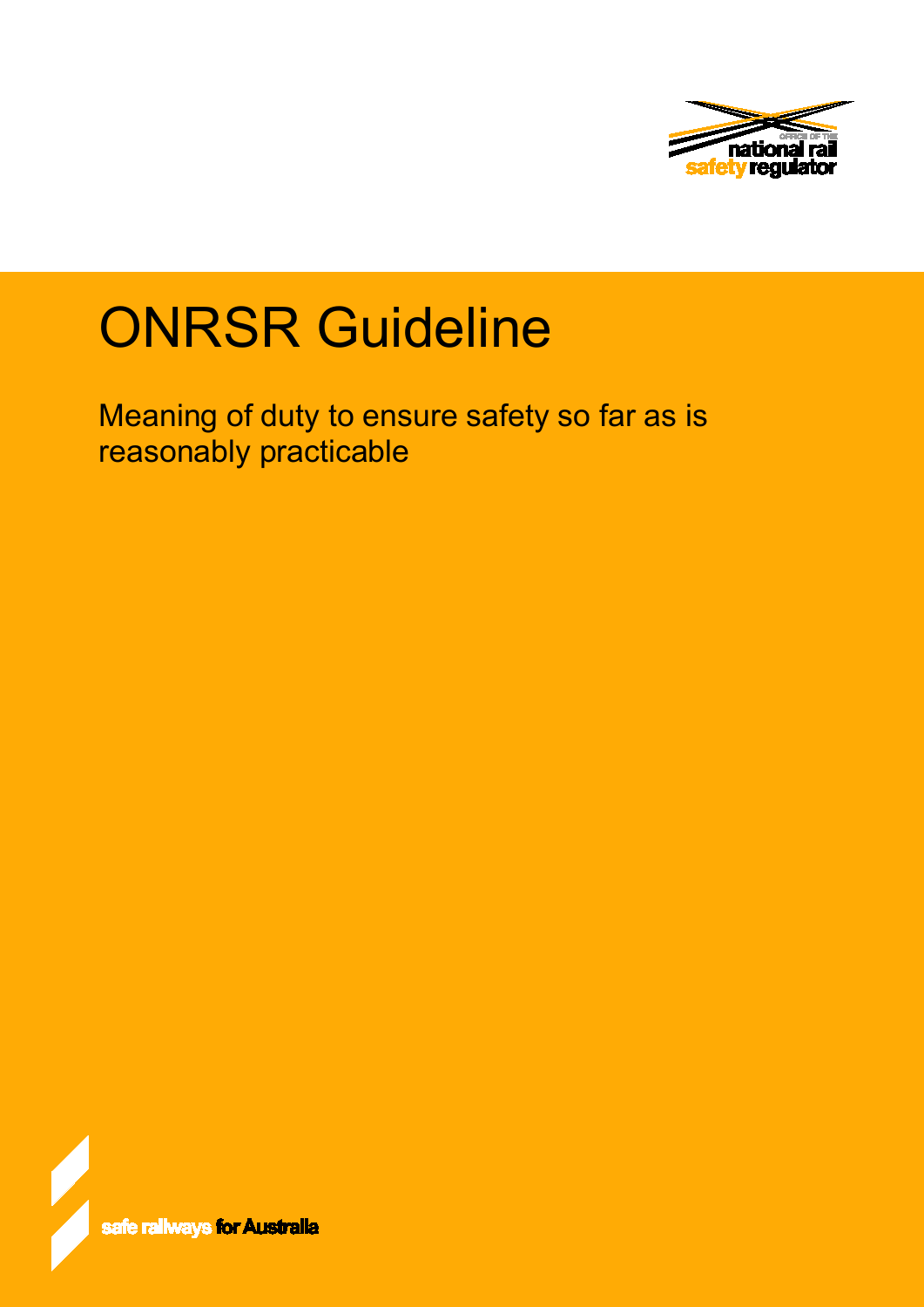| Document control              |                                |  |  |
|-------------------------------|--------------------------------|--|--|
| Objective ID: $\vert$ A390705 |                                |  |  |
| Version number: $\vert$ 2.2   |                                |  |  |
|                               | Approved by:   Chief Executive |  |  |
| Date approved:   17 May 2021  |                                |  |  |

| <b>Version History</b> |                  |                                                                                         |
|------------------------|------------------|-----------------------------------------------------------------------------------------|
| Version number:        | Date             | Comment                                                                                 |
| 1.0                    | 20 January 2013  | First Issue                                                                             |
| 2.0                    | 24 December 2014 | Guidance on quantitative risk analysis and the relationship between SFAIRP and<br>ALARP |
|                        |                  | Additional references to RSNL, other ONRSR Guidelines and ISO 31000                     |
|                        |                  | Further guidance on continuous improvement and Reverse SFAIRP.                          |
| 2.1                    | 5 July 2016      | Format review                                                                           |
| 2.2                    | 17 May 2021      | Updated references to the RSNL, RISSB Safe Decisions and the VoSL figure                |
|                        |                  | Additional detail provided in the case study at Appendix A                              |
|                        |                  | Minor text updates to improve clarity                                                   |
|                        |                  | Format review                                                                           |

Office of the National Rail Safety Regulator

Level 1, 75 Hindmarsh Square, Adelaide SA 5000

PO Box 3461, Rundle Mall, Adelaide SA 5000

Phone: 08 8406 1500

Fax: 08 8406 1501

E: [contact@onrsr.com.au](mailto:contact@onrsr.com.au)

W: [www.onrsr.com.au](http://www.onrsr.com.au/)

 [www.twitter.com/ONRSRAustralia](http://www.twitter.com/ONRSRAustralia)

## Copyright information

© Office of the National Rail Safety Regulator 2021. This material may be reproduced in whole or in part, provided the meaning is unchanged and the source is acknowledged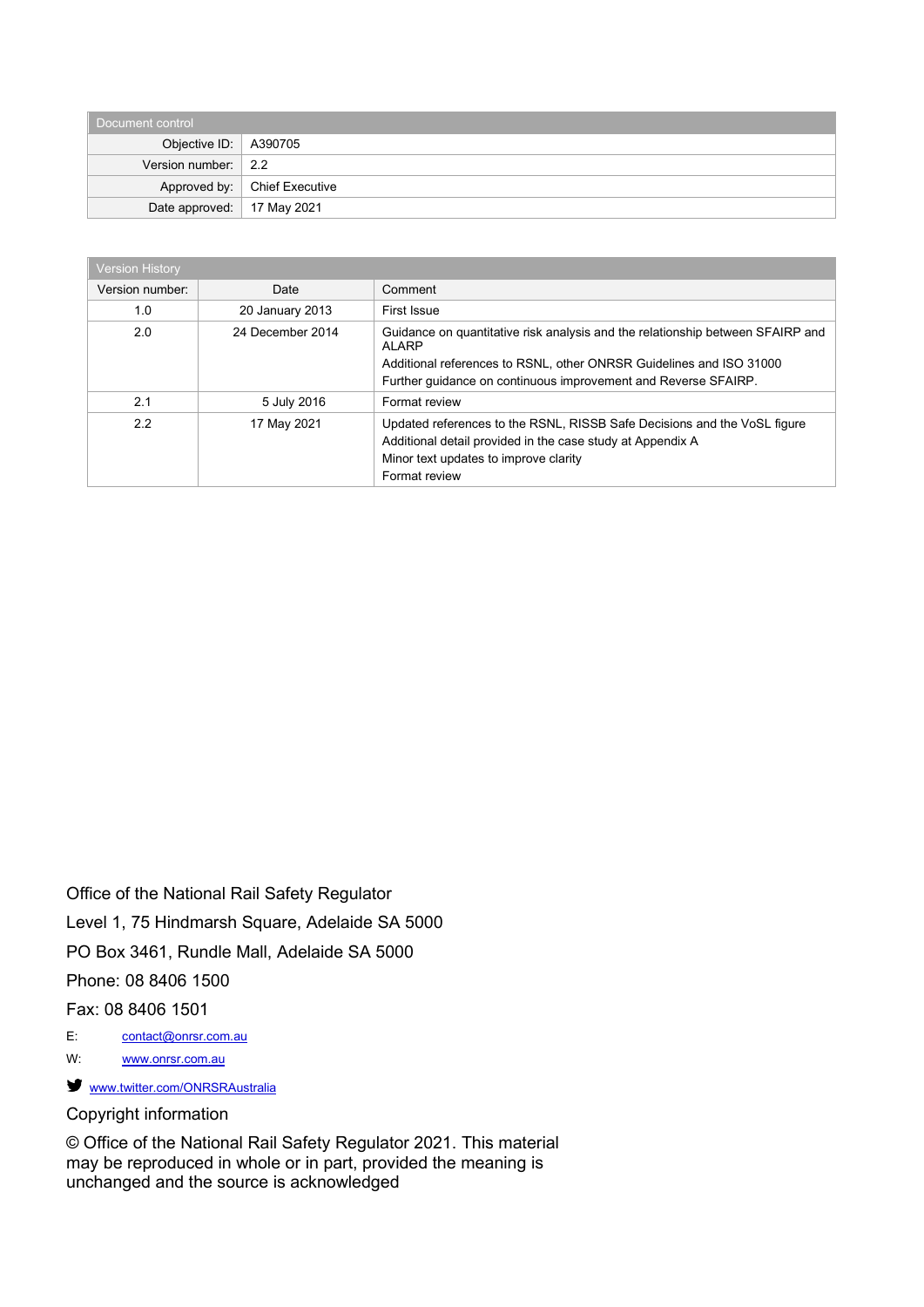## **Table of contents**

| 1              |                                                            |                                                                                   |  |
|----------------|------------------------------------------------------------|-----------------------------------------------------------------------------------|--|
| $\overline{2}$ | Management of risks 'So Far As Is Reasonably Practicable'4 |                                                                                   |  |
| 3              |                                                            |                                                                                   |  |
| 4              |                                                            |                                                                                   |  |
| 5              |                                                            | How to determine what is reasonably practicable - The process5                    |  |
|                | 5.1                                                        |                                                                                   |  |
|                | 5.2                                                        | What the person concerned knows, or ought reasonably to know, about the hazard or |  |
|                | 5.3                                                        |                                                                                   |  |
|                | 5.4                                                        |                                                                                   |  |
| 6              |                                                            |                                                                                   |  |
| $\mathbf 7$    |                                                            |                                                                                   |  |
| 8              |                                                            |                                                                                   |  |
|                |                                                            | Appendix A – The operation of reasonably practicable – An example 14              |  |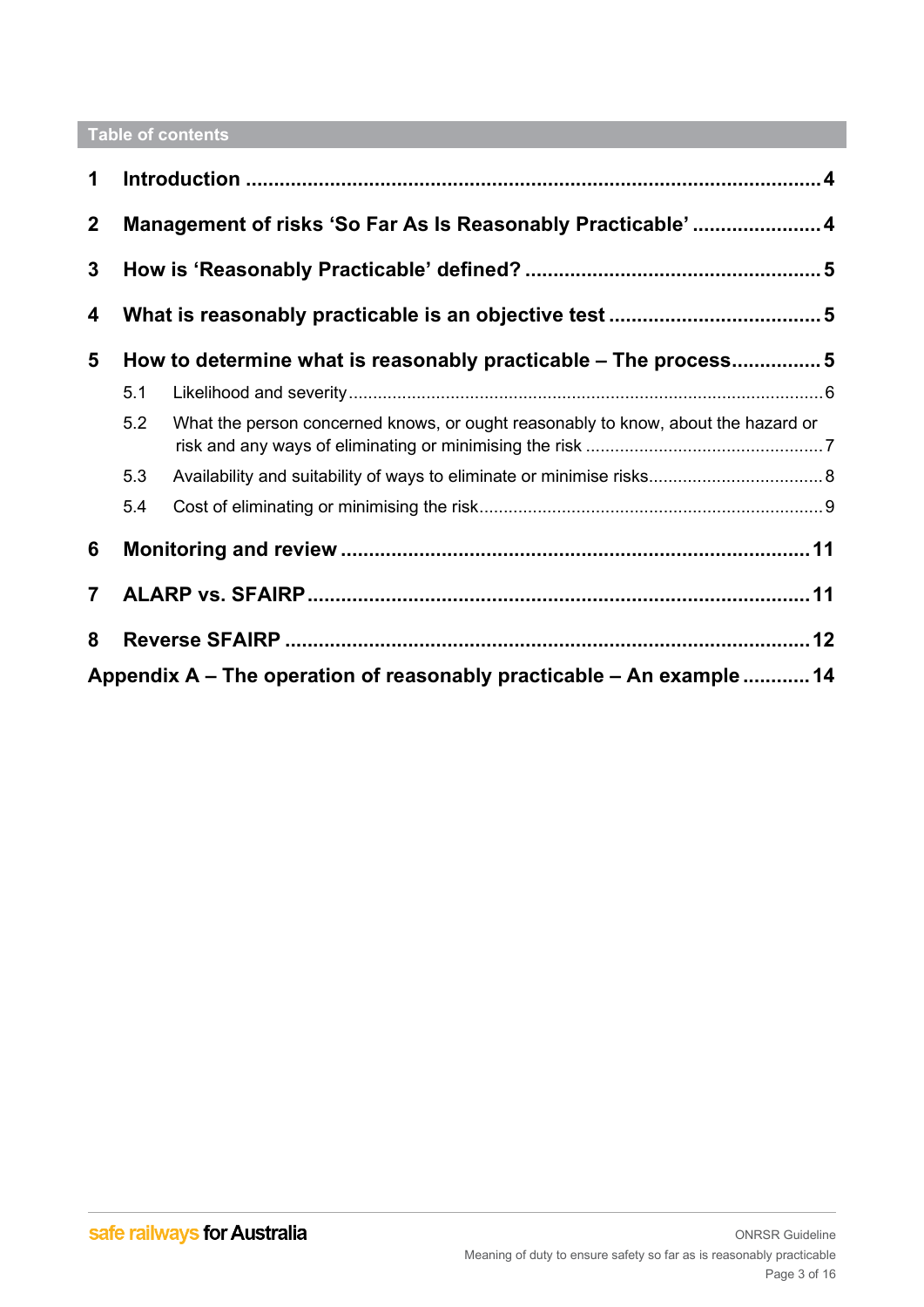#### <span id="page-3-0"></span>**1 Introduction**

Sections 52, 53 and 54 of the Rail Safety National Law (RSNL) provide that rail transport operators and associated industry participants (contractors, manufacturers, designers and suppliers) – referred to collectively as duty holders – have an obligation to ensure the safety of railway operations. These statutory duties do not require safety at any cost. Duties to ensure safety are qualified by the statement 'so far as is reasonably practicable' (SFAIRP).

ONRSR has prepared this guideline to provide guidance on the interpretation and application of the term 'so far as is reasonably practicable' in considering the standard that a duty holder is expected to meet under the RSNL and RSNL National Regulations (National Regulations).

This guideline accompanies and is complementary to the RSNL and National Regulations. It is intended for general application across the rail industry where the RSNL applies. The advice provided in this document is not intended to replace the provisions of the RSNL or other relevant legislation or to limit or expand the scope of such legislation. In the event of any perceived inconsistency between this guideline and relevant legislation, the legislation will prevail.

This document is a general guideline only and is not a substitute for professional legal advice. The contents of this document are correct at the time of writing. However, there may be subsequent decisions of courts or tribunals on the matters covered by this guide which mean that the contents are no longer accurate.

This guideline was originally adapted from the Safe Work Australia Interpretive Guideline – Model Work Health and Safety Act – "The Meaning of Reasonably Practicable"<sup>[1](#page-3-2)</sup> and ONRSR acknowledges the work of Safe Work Australia.

#### <span id="page-3-1"></span>**2 Management of risks 'So Far As Is Reasonably Practicable'**

Under section 46 of the RSNL, duty holders are required:

- > to eliminate risks to safety so far as is reasonably practicable; and
- > if it is not reasonably practicable to eliminate risks to safety, to minimise those risks so far as is reasonably practicable.

The above duties are referred to in this guideline as the duties to 'ensure safety SFAIRP'.

The concept of SFAIRP is to achieve the best possible safety outcomes, to the extent that is 'reasonably practicable' under the circumstances.

The RSNL (s99) requires a Rail Transport Operator to have a safety management system (SMS) that provides for systems and procedures for compliance with the risk management obligations under the RSNL. The National Regulations (Reg 16) requires the SMS to provide for all of the matters listed in Schedule 1 of the National Regulations, which includes a requirement for risk management to be part of an SMS.

ISO 31000[2](#page-3-3) establishes principles for effective risk management, and a framework for integrating the process for managing risk into an organisation. ONRSR considers that this document provides good practice for duty holders in the management of risk although it should be noted that the RSNL has specific requirements for risk management. Sole compliance with ISO 31000 is not sufficient to meet these requirements and the specifics of the RSNL must be taken into account. Further guidance on the legislative requirements of the SMS and how ISO 31000 can be used in conjunction with these requirements can be found in the ONRSR document *[Safety Management](https://www.onrsr.com.au/__data/assets/pdf_file/0015/1923/Guideline-Safety-Management-System.pdf)  [System Guideline](https://www.onrsr.com.au/__data/assets/pdf_file/0015/1923/Guideline-Safety-Management-System.pdf)*.

<span id="page-3-2"></span> $1$  [Safe Work Australia Interpretive Guideline –](https://safeworkaust.govcms.gov.au/doc/how-determine-what-reasonably-practicable-meet-health-and-safety-duty) Model Work Health and Safety Act – The Meaning of Reasonably Practicable

<span id="page-3-3"></span><sup>2</sup> International Standard ISO 31000 Risk management – Guidelines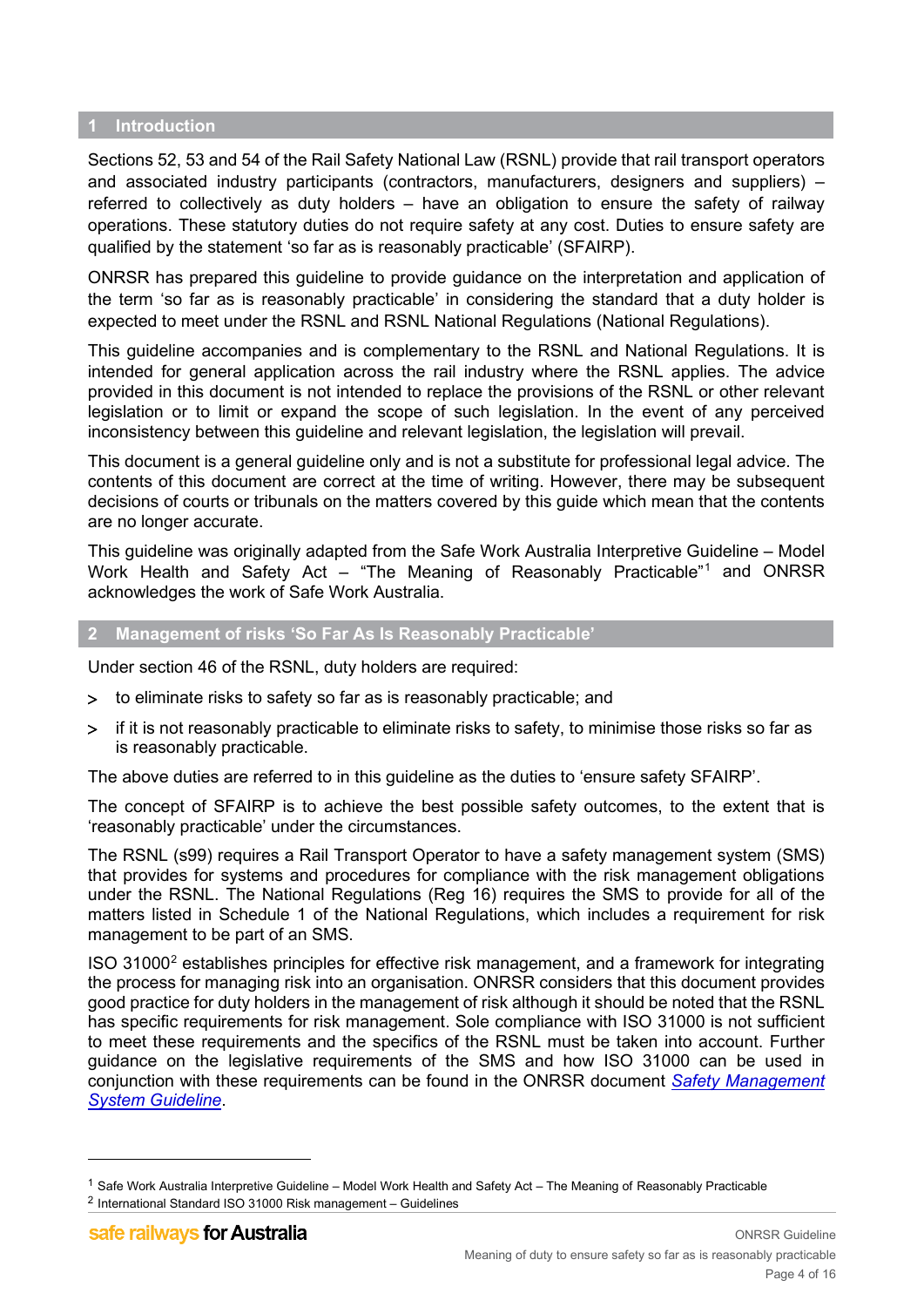Further guidance is also available in the Rail Industry Safety and Standards Board (RISSB) Guideline  $-$  Safe Decisions<sup>[3](#page-4-3)</sup>, which sets out a framework for industry stakeholders to use when making decisions that have the potential to affect safety.

## <span id="page-4-0"></span>**3 How is 'Reasonably Practicable' defined?**

In this context, and under the RSNL (s47), reasonably practicable means that which is, or was at a particular time, reasonably able to be done to ensure safety, taking into account and weighing up all relevant matters including:

- > the likelihood of the hazard or the risk concerned occurring; and
- > the degree of harm that might result from the hazard or the risk; and
- > what the person concerned knows, or ought reasonably to know, about the hazard or risk, and ways of eliminating or minimising the risk; and
- > the availability and suitability of ways to eliminate or minimise the risk; and
- > after assessing the extent of the risk and the available ways of eliminating or minimising the risk, the cost associated with available ways of eliminating or minimising the risk, including whether the cost is grossly disproportionate to the risk.

## <span id="page-4-1"></span>**4 What is reasonably practicable is an objective test**

What is 'reasonably practicable' is determined objectively. This means that a duty holder must meet the standard of behaviour expected of a reasonable person in the duty holder's position and who is required to comply with the same duty.

There are two elements to what is 'reasonably practicable'. A duty holder must first consider what can be done - that is, what is possible in the circumstances for ensuring safety. The duty holder must then consider whether it is reasonable, in the circumstances to do all that is possible. This means that what can be done should be done unless it is only reasonable in the circumstances for the duty holder to do something less.

The determination of what is 'reasonably practicable' can never be a simple formula that the duty holder calculates by inputting values for known variables. The 'comfort' of the individual duty holder is borne from adhering to the decision-making process and taking into account all relevant matters in an appropriate way. There are no guarantees that a court will agree with a duty holder's determination of what is or was 'reasonably practicable' in a given situation. However, it is far more probable the court will agree with the duty holder's determination of what is or was 'reasonably practicable' if a process of justified decision-making is or was adhered to.

## <span id="page-4-2"></span>**5 How to determine what is reasonably practicable – The process**

To identify what is or was 'reasonably practicable' all relevant matters must be taken into account. These matters must be weighed up and a balance achieved that will provide the highest possible level of protection that is reasonable in the circumstances. Some matters may be relevant to what can be done, while others may be relevant to what is reasonable to do. This applies equally to determinations that have a long-term impact (e.g. the introduction of new rolling stock) as it does to determinations that have a short-term impact (e.g. degraded mode operation of rolling stock).

Section 47 of the RSNL sets out a number of specific considerations for ensuring safety SFAIRP. All of these factors must be considered when determining what is reasonably practicable. However, they should not be read in isolation as there may be other factors that could be considered.

<span id="page-4-3"></span> $3$  Rail Industry Safety and Standards Board (RISSB) Guideline – Safe Decisions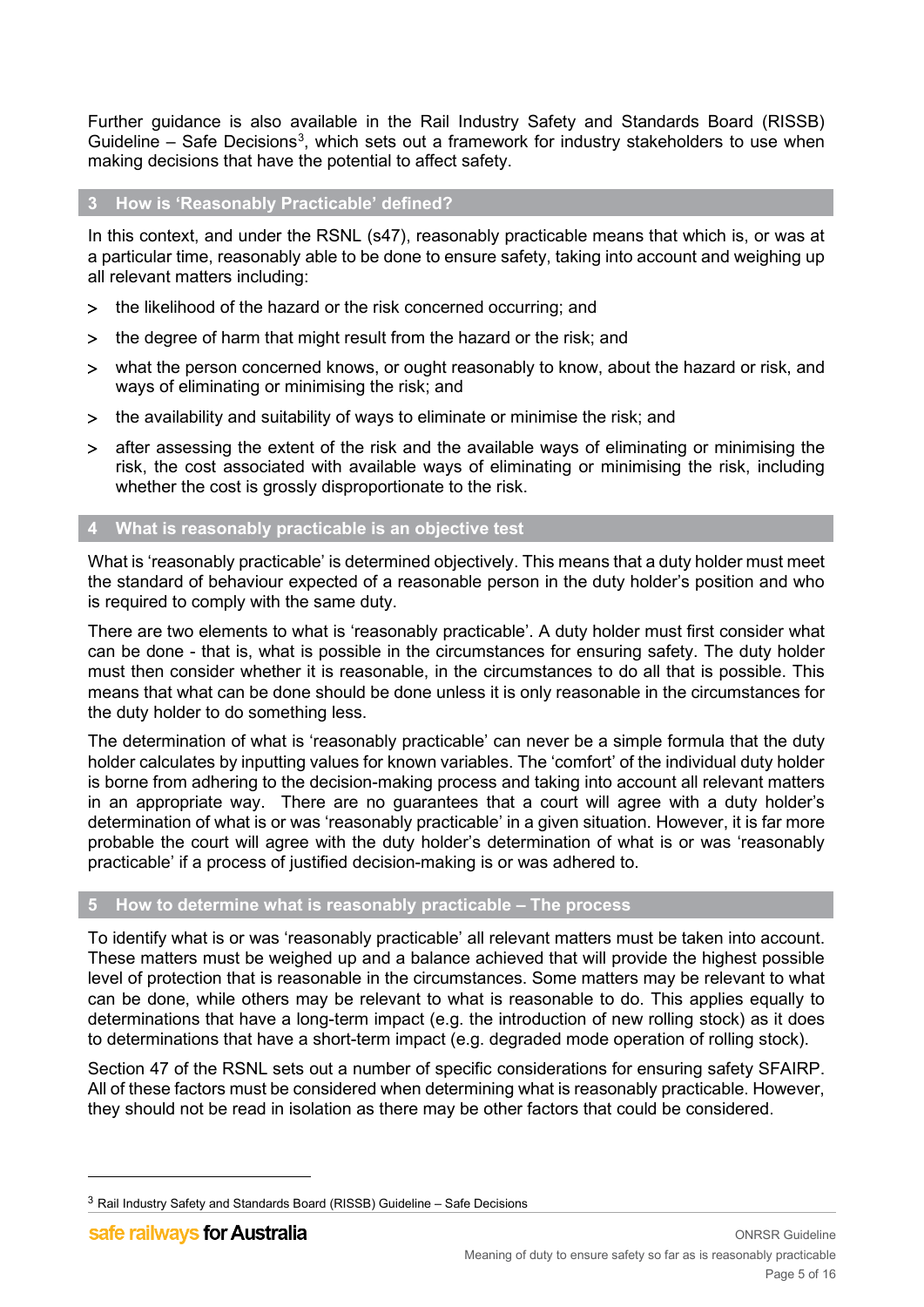For example:

- > there may be other legislation that requires or prohibits certain activities and limits what a duty holder can do; and
- > the level of control or influence a duty holder has over a particular asset, activity or the actions of another person, such as managing risks where the management is to a certain extent 'contracted out' to a supplier. The RSNL (s51) makes it clear that a duty holder cannot avoid responsibility in such an arrangement which means the duty holder must have arrangements for ensuring such suppliers comply with the requirements of the RSNL.

In addition, the RSNL and the National Regulations specify other risk management requirements, including documentation, with which accredited rail transport operators and registered rail infrastructure managers must comply.

The duty holder should consider all of the facts and identify and consider everything that may be relevant to the risks and means of eliminating or minimising those risks.

The matters that must always be taken into account and weighed up are discussed in the following paragraphs.

## <span id="page-5-0"></span>**5.1 Likelihood and severity**

Risk is a product of the likelihood of a hazard or risk occurring and the degree of harm that may result (severity). Both factors must be carefully considered to ensure safety SFAIRP.

The greater the likelihood of a risk eventuating, the greater the significance this will play when weighing up all matters and determining what is reasonably practicable. If harm is more likely to occur, then it may be reasonable to expect more to be done to eliminate or minimise the risk.

The greater the degree of harm that could result from the hazard or risk, the more significant this factor will be when weighing up all matters to be taken into account and identifying what is reasonably practicable in the circumstances. Clearly, more may reasonably be expected of a duty holder to eliminate or minimise risks with the potential for fatalities than risks of lesser harm.

When considering the degree of harm, all credible consequences of the hazard or risk should be taken into account. Typically, the greater the degree of harm that may result from the hazard or risk the more time and effort should be expended in ensuring safety.

The assessment of the likelihood of the hazard or risk occurring should take into account the possibility of human error and reasonably foreseeable forms of misuse on the part of workers or other persons.

Depending on the nature of the risk, determining the likelihood and severity may be done either qualitatively or quantitatively. Irrespective of the method used the degree of uncertainty in the assessment should be accounted for, particularly when assessing low likelihood, high severity hazards or risks (such as train collisions), where there is typically a lack of recent incident data to inform the assessment and the range of consequences can vary greatly.

Any risk criteria<sup>[4](#page-5-1)</sup> set by a duty holder for the purposes of evaluating its risks must be appropriate to the nature of the risk to be evaluated. For quantitative risk assessments ONRSR encourages duty holders to establish quantitative risk criteria[5](#page-5-2) (see also ONRSR's *[Major Projects Guideline](https://www.onrsr.com.au/__data/assets/pdf_file/0016/10465/Guideline-Major-Projects-inc-EC-and-M-guideline.pdf)*). In setting any risk criteria for the evaluation of risk, the duty holder should ensure that the risk criteria are not in conflict with requirements of the RSNL to ensure safety SFAIRP.

<span id="page-5-1"></span><sup>4</sup> ISO 31000: Risk management – Guidelines defines risk criteria as the terms of reference against which the significance of a risk is evaluated, relative to organisational objectives, values and resources. The results of risk analysis are compared against risk criteria in order to assist in determining what action, if any, is required to treat the risk.

<span id="page-5-2"></span><sup>5</sup> Quantitative safety risk criteria are typically described in terms of individual risk (the probability an individual exposed to the risk will be killed in a year) or fatalities/Fatalities and Weighted Injuries per year.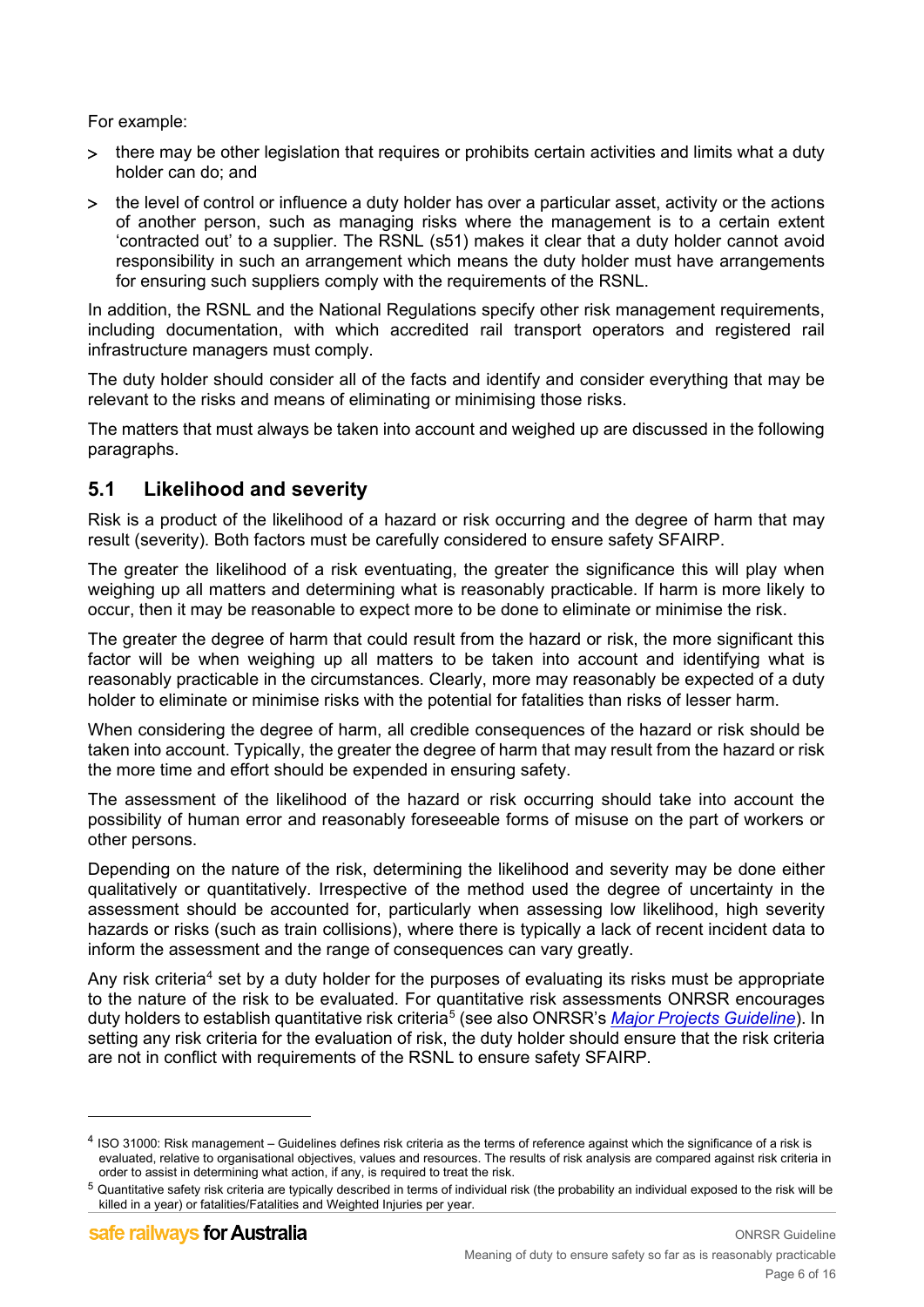## <span id="page-6-0"></span>**5.2 What the person concerned knows, or ought reasonably to know, about the hazard or risk and any ways of eliminating or minimising the risk**

The knowledge about a hazard or risk, and any ways of eliminating or minimising the hazard or risk, will be what the duty holder actually knows, and what a reasonable person in the duty holder's position (e.g. a person in the same industry) would reasonably be expected to know. This is commonly referred to as the 'state of knowledge'.

A duty holder can gain this knowledge in various ways, for example by:

- > consulting their workers;
- > consulting others in the industry and determining what is industry good practice;
- > undertaking risk assessments;
- > analysing previous rail safety incidents;
- > engaging subject matter experts;
- > considering relevant Regulations, Codes of Practice and other sources of information, such as:
	- material published by ONRSR;
	- reputable technical standards, such as those published by RISSB and Standards Australia;
	- **EXECUTE:** industry publications; and
	- published scientific, academic and technical literature.

## *Knowledge about the hazard or risk*

It is reasonably practicable for a duty holder to:

- > proactively take steps to identify hazards within their business or undertaking before they cause an incident, injury or illness. This should be done before the activity is undertaken or the circumstances occur that result in the risk.
- > understand the nature and degree of any harm that an identified hazard may cause, how the harm could occur, and the likelihood of the harm occurring.

It is also reasonably practicable for a duty holder to consider and understand, within the available state of knowledge, how the following may cause or increase hazards and risks:

- > potential failure of assets including plant and equipment, systems of work or safety measures;
- > human error or misuse, spontaneity, panic, fatigue or stress; and
- > interaction between multiple hazards that may, together, cause different risks.

## *Knowledge about ways of eliminating or minimising the risk*

Approved Codes of Practice or industry standards may provide practical guidance on methods of eliminating or minimising risks, SFAIRP. A court may have regard to an approved Code of Practice or industry standard as evidence of what is known about a hazard or risk, risk assessment or risk control, and may elect to rely on the code or standard in determining what is reasonably practicable in the circumstances to which the code relates.

Ways of eliminating or minimising risks can also be identified by reviewing good practice measures that other duty holders may have in place, to address similar risks in similar operational environments.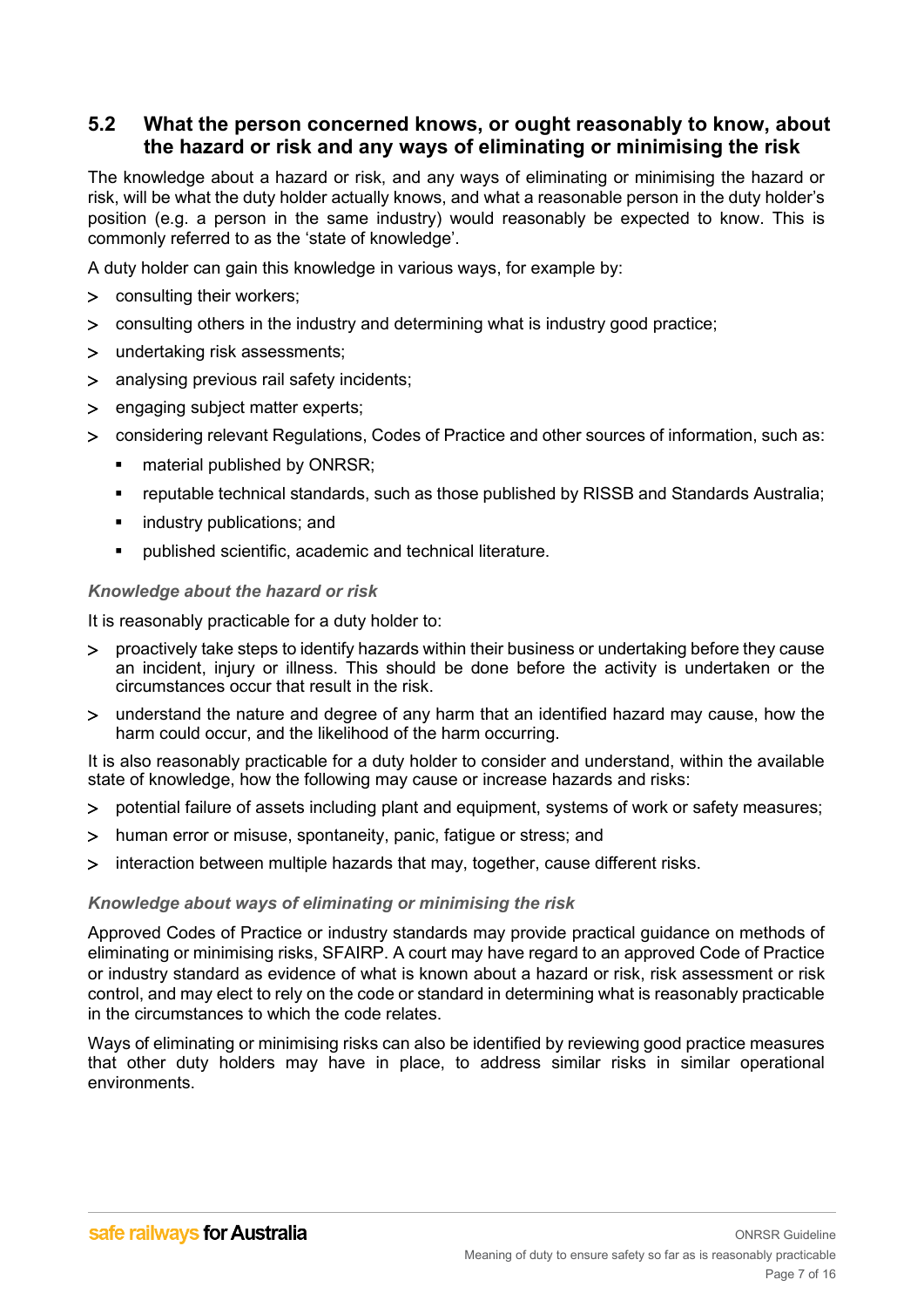Good practice and standards may in some cases be sufficient to ensure safety SFAIRP. Duty holders should consider the relevance of a particular good practice or standard to the risk to be managed, determine whether it is still current and whether additional controls are also required. In particular, care should be taken when a standard is specified as a minimum requirement or where the standard has options in how it is applied. In such cases, duty holders should determine whether the minimum is sufficient, and what options are required to ensure safety SFAIRP.

In the case of technical standards, they can often apply to particular systems, structures or subsystems. Duty holders should consider system interfaces and what effect these may have on the suitability of standards to ensure safety SFAIRP.

Although duty holders do not usually have to strictly comply with approved Codes of Practice, when determining what is reasonably practicable, duty holders must be able to demonstrate a level of safety that is the same, equivalent or better than that achieved by the approved Code of Practice (RSNL s250).

There may be many different ways of eliminating or minimising risks. The duty holder should identify as many of these as it reasonably can, to give them the greatest scope to choose and apply the most appropriate means to eliminate or minimise a risk in the particular circumstances.

## <span id="page-7-0"></span>**5.3 Availability and suitability of ways to eliminate or minimise risks**

This part requires a consideration of not only what is available, but also what is suitable to ensure safety SFAIRP. A risk control that may be effective in some circumstances or environments may not be effective or suitable in others, because of factors such as the physical characteristics of the system, skills of relevant workers, or the particular way in which the work is done.

Equipment to eliminate, or if this is not reasonably practicable, to minimise a hazard or risk is regarded by ONRSR as being available if it is provided on the open market, or if it is reasonably possible to manufacture it. A work process (or change to a work process) to eliminate, or if this is not reasonably practicable, to minimise a hazard or risk is regarded by ONRSR as being available if it is feasible to implement.

A way of eliminating, or if this is not reasonably practicable, of minimising a hazard or risk is regarded by the ONRSR as suitable if it:

- > is effective in eliminating or minimising the likelihood and/or degree of harm of a hazard or risk;
- > does not introduce new and higher risks in the circumstances; and
- > is practical to implement in the circumstances in which the hazard or risk exists.

In assessing the suitability of risk controls, the duty holder may also consider whether they will be:

- > technically and logistically suitable, for example, compatible with the existing systems or operating requirements, or available at the locations required;
- > environmentally suitable, for example, suited to the climatic conditions or operating environment;
- > effective at reducing the risk.

The following points should also be considered:

- > as well as meeting the SFAIRP test, any decision to reject risk controls and/or tolerate high or extreme risks must be made in compliance with an individual duty holder's SMS;
- > the level of risk reduction offered by a control under consideration;
- > other independent risk controls providing protection;
- > the potential for common failure modes which could render more than one risk control ineffective; and
- > the hazards a particular control deals with.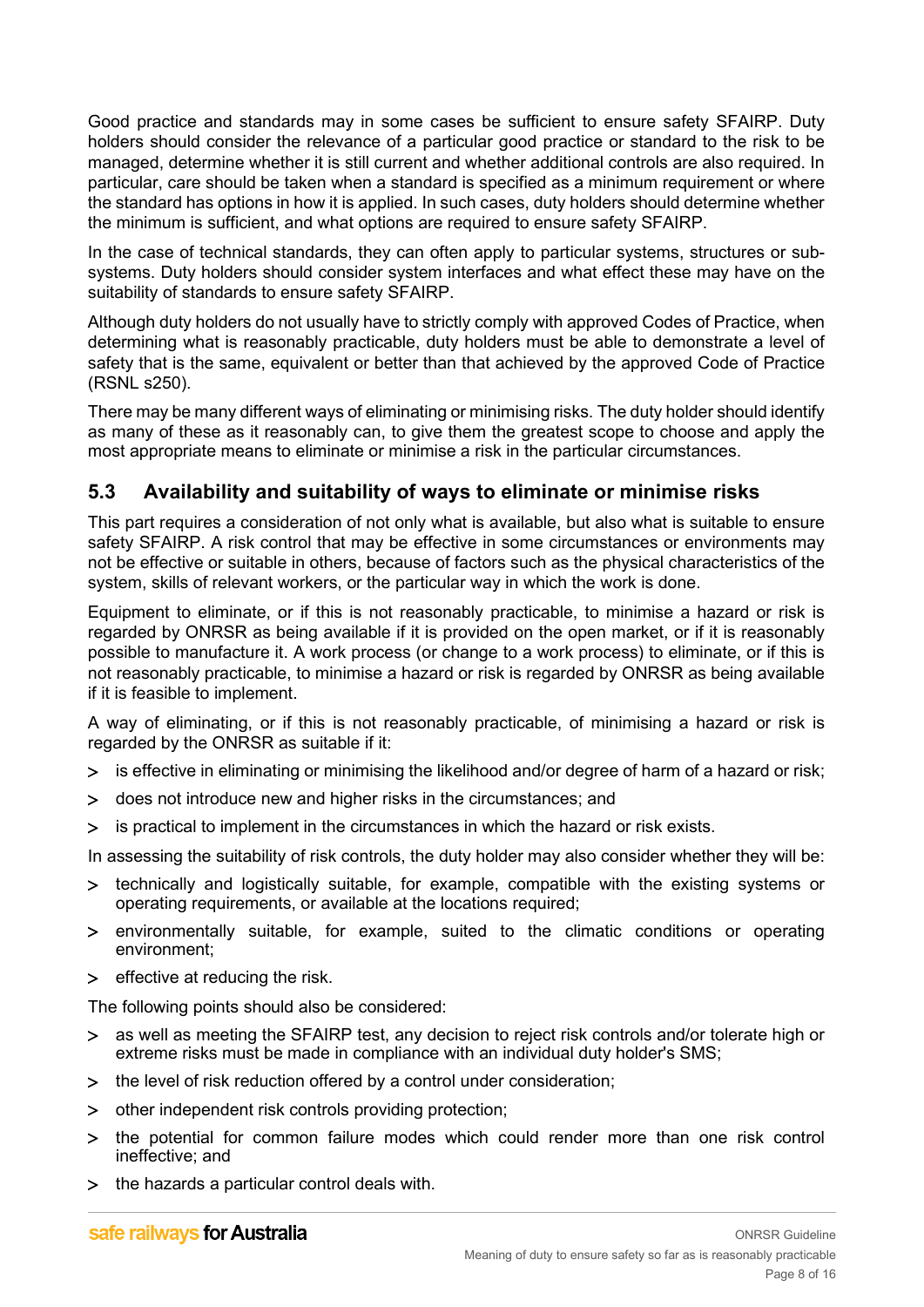Some workplace health and safety legislation requires application of the hierarchy of controls. This provides a priority order in which potential control measures should be considered when determining which are reasonably practicable. The hierarchy promotes the selection of controls that have a greater effect on reducing the risk and which are more reliable. For example, an engineering control is promoted ahead of administrative controls or the use of personal protective equipment. While the hierarchy of controls is not a feature of the RSNL, ONRSR still expects duty holders to prioritise more effective and reliable controls ahead of less effective ones.

In determining risk treatments to ensure safety SFAIRP, options that eliminate risk should be given due consideration and priority. Where elimination is not reasonably practicable, the extent to which a control may reduce a risk, on its own or together with other controls, should be considered when weighing up what can reasonably be done.

Some controls may lower the likelihood of harm, others may lower the degree of harm that may result, and some may lower both. While the hierarchy of controls is a useful reference, it may be necessary for a duty holder to implement more than one control in order to eliminate or minimise a risk SFAIRP.

A rail transport operator must implement its SMS, including implementation of available and suitable risk controls. ONRSR expects identification and documentation of who is responsible for implementing the risk control measures (National Regulations, Schedule 1), and where external parties are involved, the respective roles and responsibilities of these parties.

Section 100(2) of the RSNL requires rail transport operators to keep a detailed record of all aspects of the risk assessment process. Importantly, this also includes documenting the reasons for both selecting and rejecting each of the control measures considered. If it is concluded that the decision to do nothing is reasonably practicable then this decision must also be documented.

## *Non-safety related considerations*

Commercial considerations may also be a factor in a duty holder's decision-making. For example, it is rational and indeed necessary that duty holders consider foreseeable political and public reactions to possible accident scenarios (e.g. those involving multiple fatalities). It is important that duty holders consider the implications arising from those incidents (loss of assets, revenue, patronage, etc.), and as a result, consider whether this justifies a higher level of risk control than would otherwise be provided. This is an appropriate method for taking into account 'societal concerns', recognising that perceptions of safety affect the reality of commercial performance to the extent to which they affect behaviour of customers, the public and other persons potentially affected by the undertaking of the railway operations.

## <span id="page-8-0"></span>**5.4 Cost of eliminating or minimising the risk**

Although the cost of eliminating or minimising risk is relevant in determining what is reasonably practicable, there should be clear favourability of safety ahead of cost.

The RSNL requires that the cost of eliminating or minimising risk should be taken into account after identifying the extent of the risk (the likelihood and degree of harm) and the available ways of eliminating or minimising the risk.

The costs of implementing a particular control measure may include costs of purchase, installation, maintenance and operation of the control measure and any impact on productivity as a result of the introduction of the control measure.

A calculation of the costs of implementing a control measure should also account for the savings associated with any benefits the control measure introduces, e.g. fewer incidents and injuries, fewer equipment failures, potentially improved productivity and other business savings.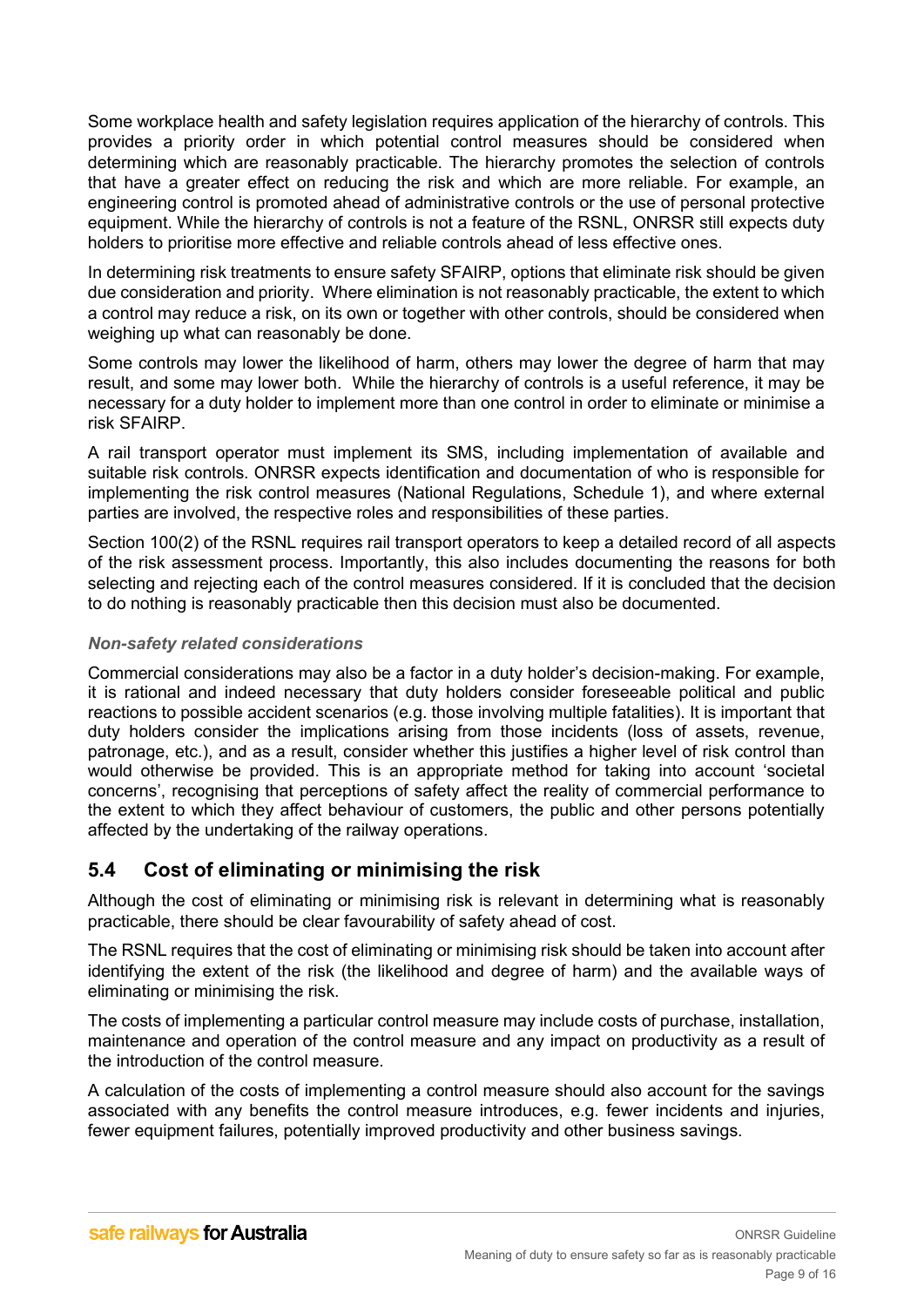In identifying whether a particular expenditure is reasonable in the circumstances, the duty holder must consider:

- > the likelihood and degree of harm of the hazard or risk; and
- > the anticipated reduction of the likelihood and/or degree of harm that the control measure would introduce, if it was adopted. This is also referred to as the risk reduction.

In considering the risk reduction, at least two estimates of risk should be made; one before the implementation of a control measure and one after. The risk reduction is the difference in risk between the two estimates, summed over the life of the risk control. The risk reduction may also be referred to as the 'safety benefit'.

Often, a simple comparison of the risk reduction and the costs of the improvement can lead to a decision whether or not to implement the risk control. On other occasions, there may be a need to translate the risk reduction into monetary terms and measure it against the cost of the risk control. This is referred to as a cost benefit analysis. The safety benefit component of a predicted reduction in injuries and fatalities is translated into financial terms by applying a Value of Statistical Life (VoSL). There is no standard VoSL used in the Australian rail industry although various values have historically been published by government departments. The Office of Best Practice Regulation<sup>[6](#page-9-0)</sup> provides a credible estimate of the VoSL of \$5.0m (2020 figures). This estimate is based on international and Australian research and is derived from empirical evidence that has been assessed to ensure it is comprehensive and rigorous. If a duty holder intends to undertake analysis using a VoSL, it should document the selected VoSL in its SMS. The VoSL may also be referred to as the value of a prevented fatality (VPF).

A challenge in cost benefit analysis is that the estimation of risk, risk reduction and costs are subject to uncertainties. In determining what control measures are reasonably practicable, particularly where quantitative methods are used, consideration of the sensitivity of factors to test the robustness of the decision making should be undertaken. ONRSR recommends the use of a precautionary approach in the face of uncertainty, i.e. assume that control measures should be adopted unless there is a compelling case not to adopt them.

The cost of risk control options, individually and together, may be relevant when deciding which of the available options are reasonably practicable. If there are a range of options available to mitigate a risk that each provide the same level of risk reduction, a duty holder may choose to apply several of the least costly options. Cheaper, available and suitable options may be used instead of a costlier option that may further minimise the risk, where the cost of the costlier option is grossly disproportionate<sup>[7](#page-9-1)</sup> to the additional risk reduction it affords. Choosing a low-cost option that provides less protection simply because it is cheaper is unlikely to ensure safety SFAIRP.

It is also important to consider the lead time between the decision to adopt a reasonably practicable control measure and the introduction of that control measure into service. In particular, a complex, engineered safety control may have a development lifecycle spanning several months to years. In such circumstances, duty holders must determine whether it is reasonably practicable to introduce interim safety control measures. This may, for example, involve the application of temporary control measures or operational restrictions to minimise exposure to the associated risk.

<span id="page-9-0"></span><sup>6</sup> Best Practice Regulation Guidance Note: Value of statistical life, Office of Best Practice Regulation, August 2020

<span id="page-9-1"></span> $^7$  At Law, there is no precise 'gross disproportion factor'. In making a judgement on gross disproportionality, particular attention is paid to the degree of uncertainty in the assessment of costs and safety benefits, and the range of potential safety consequences. For the purposes of this guideline, the evidence at the Sizewell B Public Inquiry in the UK provides a starting point. Although this evidence was produced some time ago, ONRSR is not aware of subsequent legal proceedings or public inquiries in Australia or the UK that have countered these views or provided alternatives. In this evidence it has been suggested a gross disproportion factor of up to 3 for workers was applied. For risks to the public, it was suggested that the factor would depend on the level of risk, and where the risks were low a factor of about 2 was suggested, whereas for higher risks the factor should be about 10. There is no guarantee that a court would adopt the above suggested gross disproportion factors.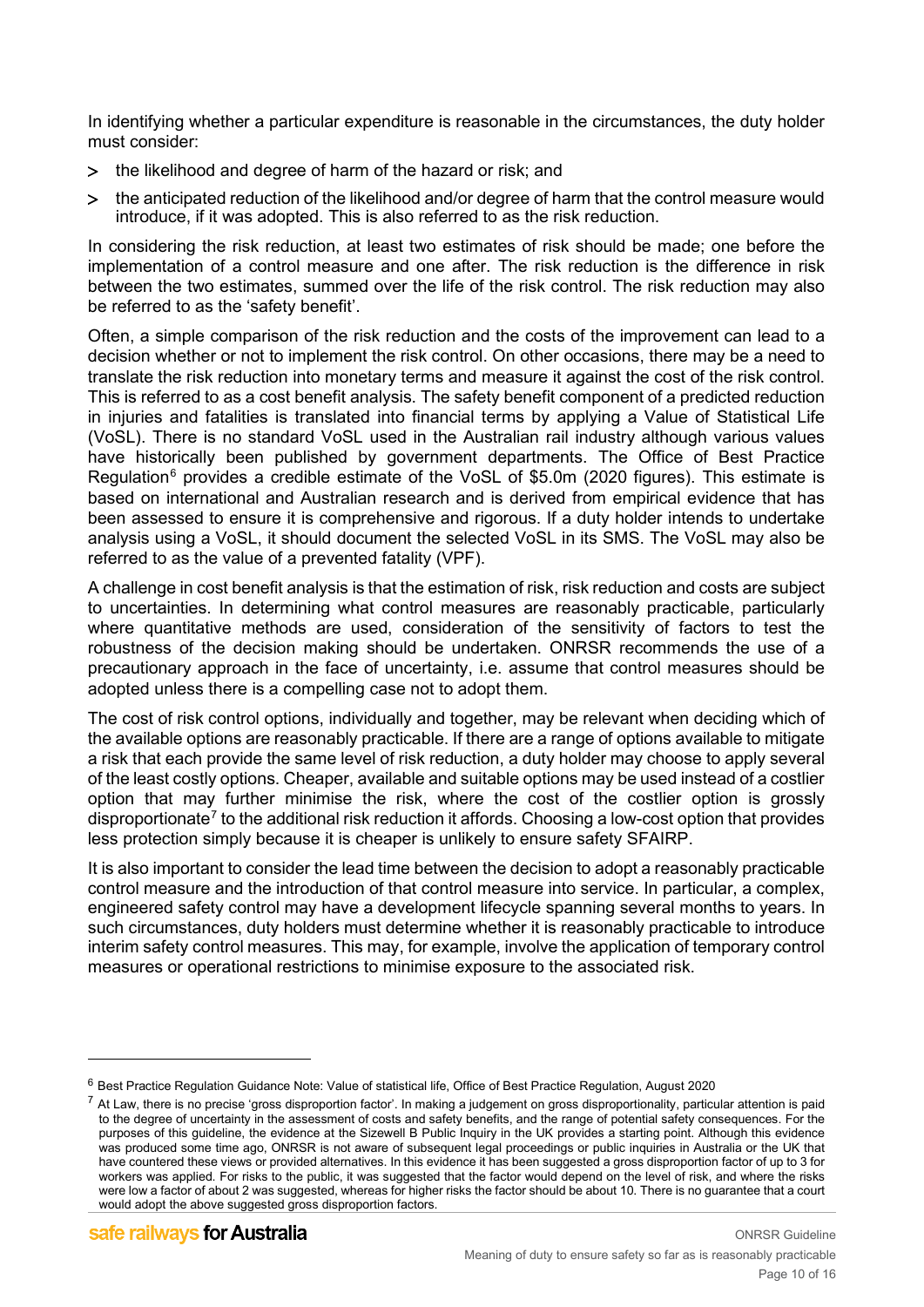## *Capacity to pay is not relevant*

The question of what is reasonably practicable is to be determined objectively, and not by reference to the duty holder's capacity to pay or other particular circumstances. A duty holder cannot expose people to a lower level of protection simply because it is in a lesser financial position than another duty holder. If a particular duty holder cannot afford to implement a reasonably practicable risk control, the duty holder should not engage in the activity that gives rise to that hazard or risk.

## <span id="page-10-0"></span>**6 Monitoring and review**

An objective of the RSNL is to provide for continuous improvement of the safe carrying out of railway operations. Related to this is a requirement for rail transport operators to have procedures for monitoring, reviewing and revising the adequacy of risk controls (RSNL s99).

The decisions on what is required to ensure safety SFAIRP should be reviewed when new risk controls become available or costs change, to determine whether additional measures are reasonably practicable. Similarly, the likelihood or degree of harm of a hazard or risk may change over time which would require previous decisions to be reviewed. For example, if a new failure mode for an asset is discovered, controls may need to be enhanced to ensure safety SFAIRP.

As operational practices and railway assets age, newer versions can be developed which more effectively manage the associated risk. For example, newer passenger rolling stock will typically have traction interlocking on its doors which will prevent the traction system from operating when one or more doors are open. By comparison, older rolling stock may not originally have this control but retrofit may be reasonably practicable.

A duty holder is obliged to implement modern practices where it is reasonably practicable to do so. Existing practices and assets should be compared against relevant modern standards, including those that were not in force when they were first introduced and commissioned. This should be done across the lifecycle of the practice or asset.

For railway assets in particular, the future planned lifetime of the asset may be a factor in determining whether its operation is still reasonably practicable. When assets age, there may be no obvious transition from 'safe' to 'not safe'. In such cases specific monitoring and review of asset condition may be a reasonably practicable control. Further guidance on this subject can be found in ONRSR's *[Asset Management Guideline](https://www.onrsr.com.au/__data/assets/pdf_file/0020/10379/Guideline-Asset-Management-26Feb19.pdf)*.

Proposed limits on remaining operating life of the asset may be taken into consideration in determining control measures required to ensure safety SFAIRP, but this cannot be used to justify an asset operating at a level incompatible with the risk criteria stated in the duty holder's SMS. A case not to make an improvement based largely on limited future lifetime would only be acceptable where the maximum extent of the future operational life is irrevocably fixed. In cases where the planned lifetime is not irrevocably fixed, an appropriate period of typical life extension should be selected having regard to all relevant matters (which may include industry norms) for the purposes of determining what is reasonably practicable.

## <span id="page-10-1"></span>**7 ALARP vs. SFAIRP**

Sometimes the term As Low As Reasonably Practicable (ALARP) is used by the rail industry. Both ALARP and SFAIRP have at their core the concept of 'reasonably practicable'. The ALARP framework was originally developed to assist those with legal obligations for safety to comply with these obligations. ONRSR considers that those duties to ensure safety SFAIRP and the ALARP framework generally both call for the same tests to be applied. In legal proceedings, the particular term cited in the relevant legislation will be used. Whilst some legislation in Australia cites the term ALARP[8](#page-10-2) , in the case of the RSNL the term cited is SFAIRP.

<span id="page-10-2"></span><sup>&</sup>lt;sup>8</sup> For example, the Commonwealth Offshore Petroleum and Greenhouse Gas Storage (Safety) Regulations 2009.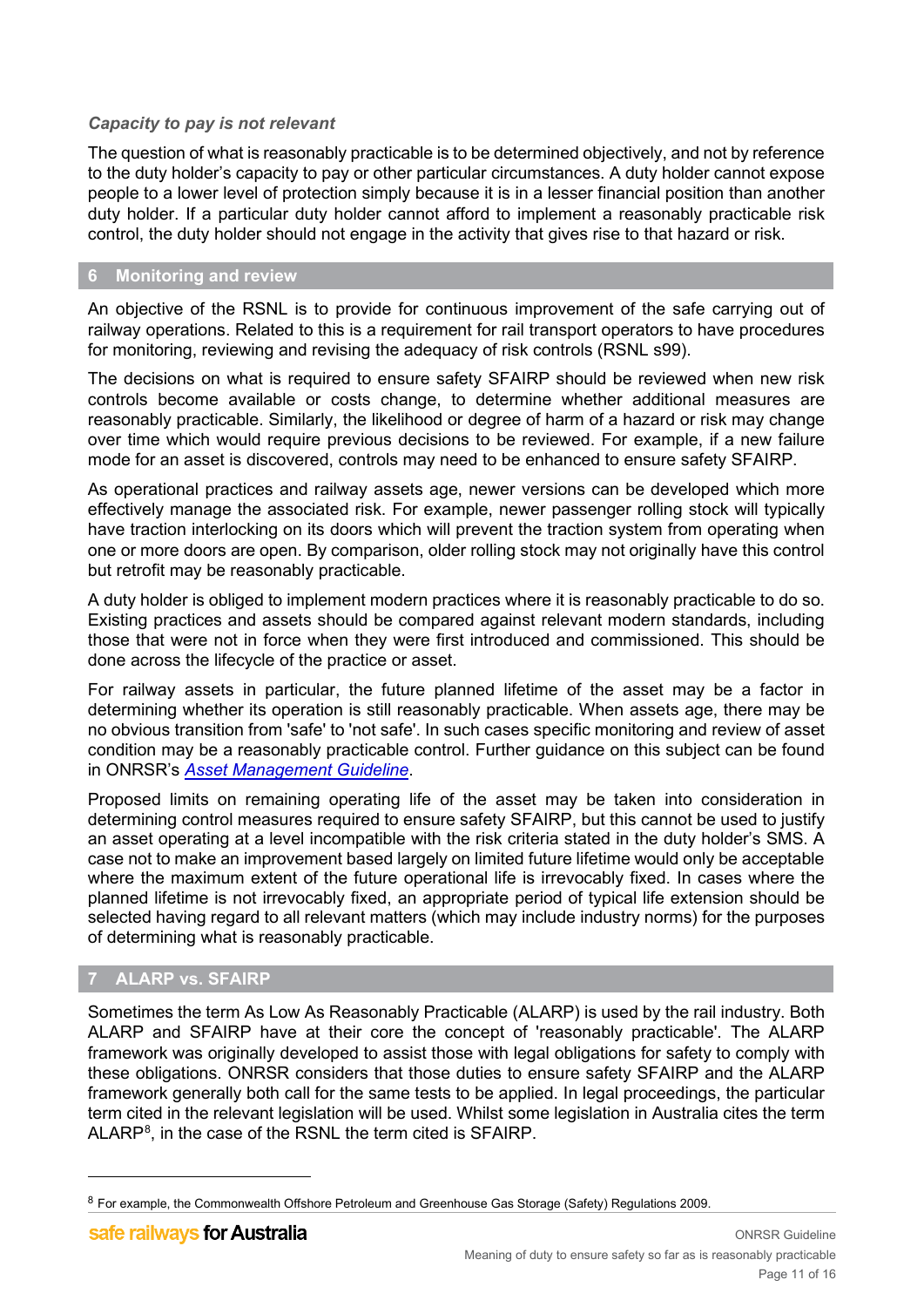Duty holders should be cautious of using ALARP guidance documents produced by other jurisdictions or for legal frameworks other than the RSNL. Any such guidance should be used only if it supports compliance with the RSNL.

A common feature of ALARP guidance is the so-called 'ALARP triangle'<sup>[9](#page-11-1)</sup>. The triangle, referred to as the tolerability of risk framework, divides levels of risk into three regions – the unacceptable region, the ALARP or tolerability region and the broadly acceptable region. Each region then has a corresponding set of requirements for a duty holder. Defining such regions is a way of establishing risk criteria and may be helpful for organisational priority setting based on risk.

Duty holders are encouraged to establish risk criteria<sup>[10](#page-11-2)</sup> for the evaluation of safety risk; in particular, ONRSR considers it good practice to establish an upper limit of risk beyond which a duty holder will not accept the risk unless it is reduced (for major projects ONRSR specifies this as one of several minimum expectations – see the *[Major Projects Guideline](https://www.onrsr.com.au/__data/assets/pdf_file/0016/10465/Guideline-Major-Projects-inc-EC-and-M-guideline.pdf)*).

However, it is important to note that risk criteria must not be set such that they diminish obligations set by the RSNL. Specifically, should a duty holder define a 'broadly acceptable' region in its criteria, ONRSR will still expect the duty holder to eliminate or minimise risks assessed as being in this region SFAIRP – in other words a risk cannot be excluded from the requirements of the RSNL merely because it is assessed as being small.

## <span id="page-11-0"></span>**8 Reverse SFAIRP**

Duty holders may on occasion wish to remove a risk control that they believe to be no longer reasonably practicable. ONRSR acknowledges there may be very specific, albeit limited, occasions when it may be shown that an existing control is no longer necessary to ensure safety SFAIRP. These include:

- > where the cost of maintaining the control has substantially increased (however in this instance, it may be reasonably practicable to introduce a new control rather than accept an increase in residual risk);
- > the risk reduction provided by the control has reduced due to the risk reduction achieved by other or new controls;
- > where a risk control interacts adversely with another risk control; or
- > it can be shown that the introduction of the control was not necessary to ensure safety SFAIRP in the first place.

Any argument to remove risk controls should be subject to comprehensive risk assessment undertaken before the removal has taken place.

Examples of circumstances where ONRSR would not consider it appropriate to remove a control include:

- > where the residual risk is no longer eliminated or minimised SFAIRP;
- > transferring resources from areas, activities or exposed groups with lower risk to those experiencing higher risk. The RSNL requires every risk to be eliminated or minimised SFAIRP, and it is not acceptable to do less than this simply because the risk is even higher elsewhere;
- > where one duty holder (e.g. the rolling stock operator) relaxes risk controls at the expense of another (e.g. the rail infrastructure manager) without documented risk transfer through an appropriate instrument (e.g. a Safety Interface Agreement);

<span id="page-11-1"></span><sup>9</sup> For example, the UK Health and Safety Executive document, Reducing Risks Protecting People 2001, which sets out a framework for the tolerability of risk.

<span id="page-11-2"></span> $10$  Risk criteria should be developed to match the nature of the risk being evaluated. I.S. EN 31010:2010 (Risk management – Risk assessment techniques) provides guidance on developing risk criteria.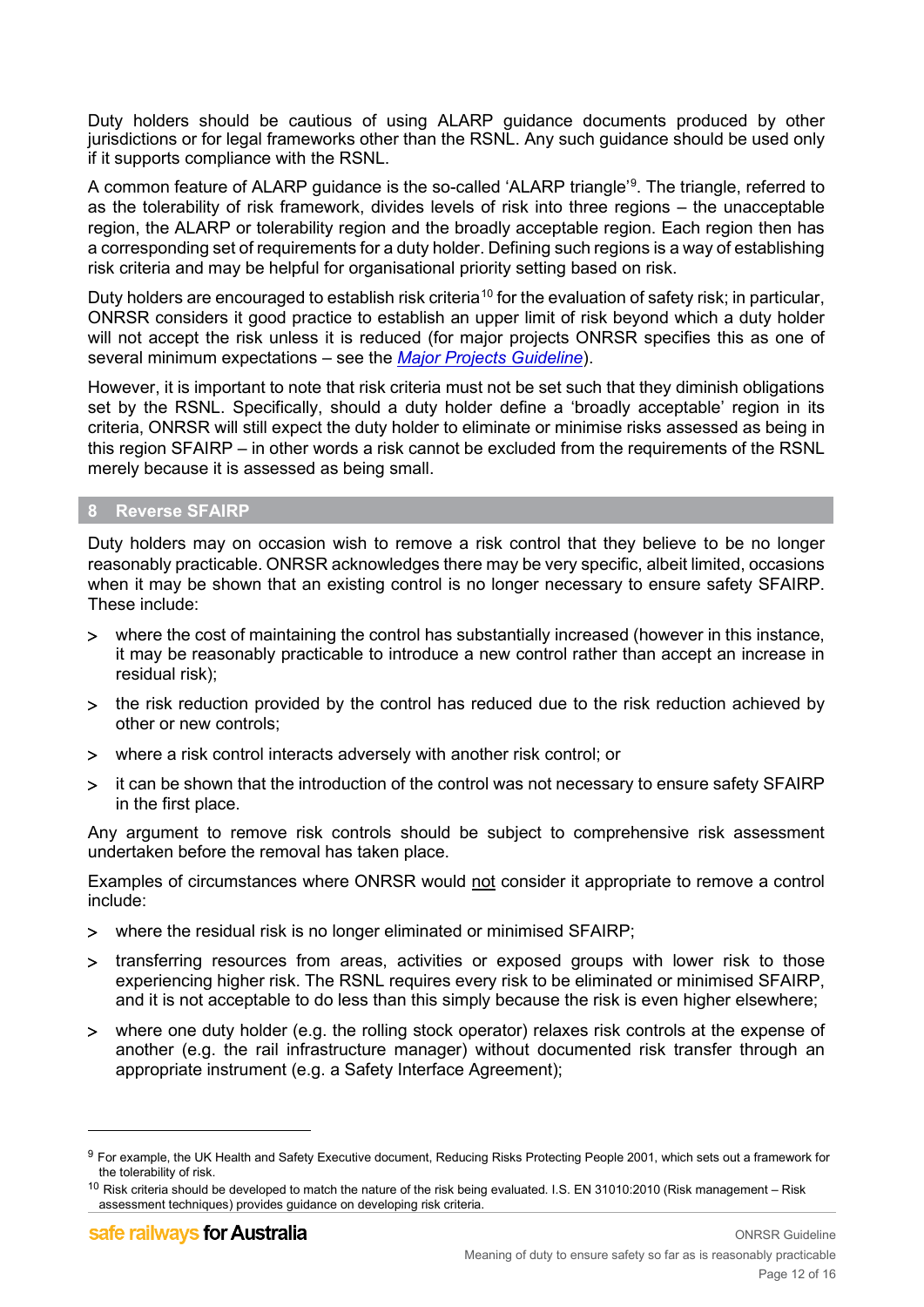- > where changes result in a level of risk to the public, passengers or workforce which the duty holder's SMS rates as intolerable; or
- > where a control is removed to reduce operational costs or increase operating profit without consideration of whether the control is reasonably practicable.

These are just some examples. There may be other situations where it is inappropriate to remove a control.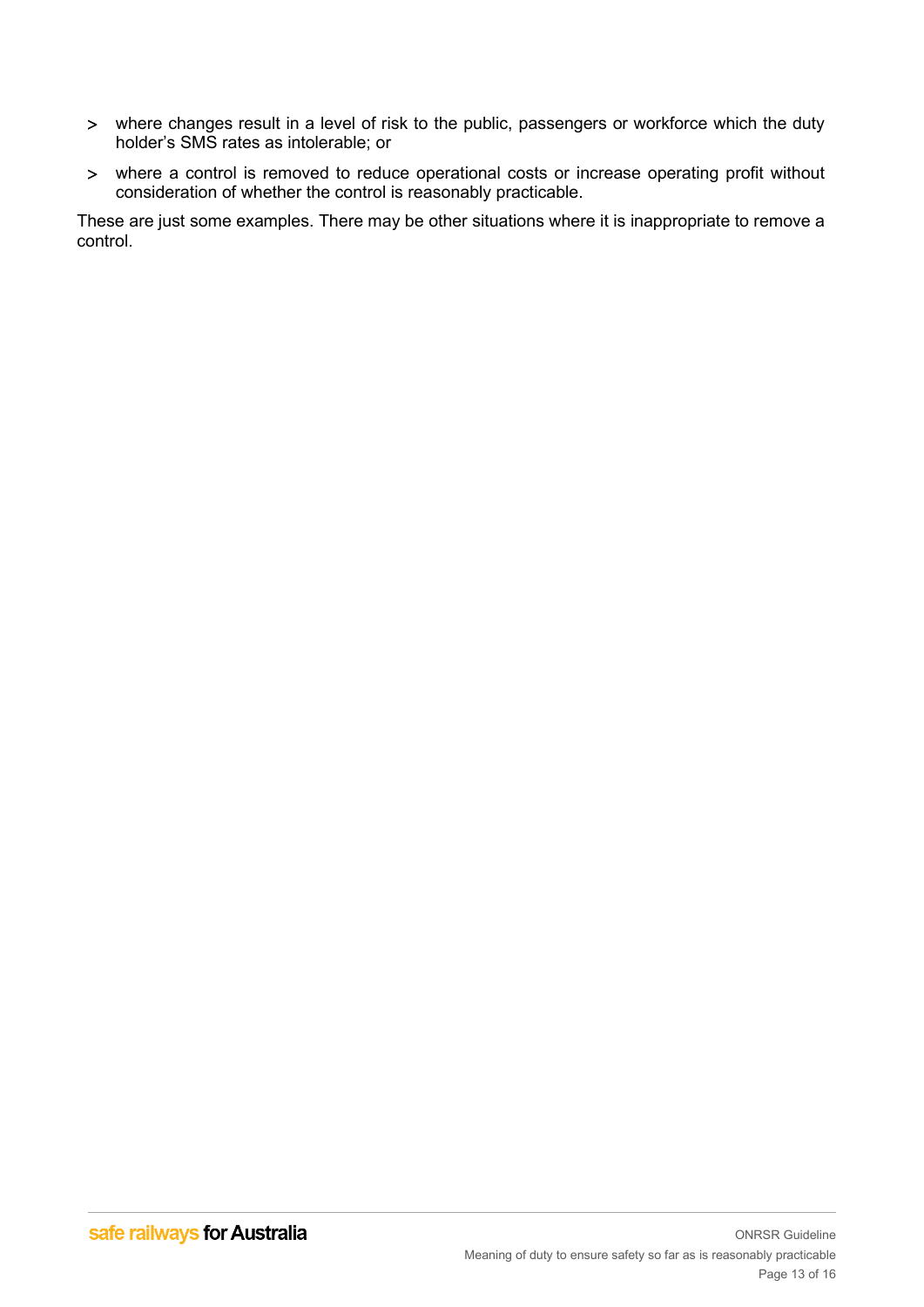## <span id="page-13-0"></span>**Appendix A – The operation of reasonably practicable – An example**

ABC Rail Pty Ltd operates a high-speed, overnight freight transport service. Each night the freight must be loaded and unloaded at different terminals. The type of freight varies and the weight and configuration must be re-checked with each load. This is time-consuming and the loading equipment is somewhat unreliable and requires skilled workers to manually calculate the weight in some instances.

ABC Rail's Chief Operating Officer has decided to initiate a review of terminal operations with the goal of improving safety and productivity. A critical part of this review is a risk assessment of the existing freight loading and unloading practices.

ABC Rail's risk management process is defined within its safety management system. It is consistent with the guidance set out in ISO 31000 and ONRSR's Safety Management System Guideline and involves several steps, which are applied as follows:

## *Scope, context and criteria*

- > The scope of the risk assessment is defined, and context is provided to ensure those involved in the assessment are adequately informed.
- > The scope covers safety risks associated with the loading and unloading activities, including the equipment and procedures used to calculate and check the weight and configuration of the load.
- > Confirmation is provided that the risk criteria outlined in ABC Rail's risk management procedure will be used during the risk assessment, including application of its risk assessment matrix.

## *Risk Identification, Analysis and Evaluation*

- > The workplace hazards and risks associated with the activities are identified, which include personal injuries from loading and unloading unknown volumes of freight.
- > Risks to the safety of railway operations associated with the loading and unloading activities are identified, including the risk of a derailment caused by an imbalanced load. Potential consequences of this risk include train crew injuries and fatalities.
- > Previous incident history and the reliability of current controls are considered in order to estimate the likelihood and severity of train crew fatality, as a result of the derailment risk. Using the risk assessment criteria contained in the safety management system, this risk is considered 'High'.
- > Consideration is initially given to stopping the activity to fully eliminate the risk. This was not considered a realistic option as the loading, unloading and transportation of freight is integral to ABC Rail's core business of freight delivery.
- > A review is undertaken to identify other ways to minimise the risk. The review involves:
	- determining the legal requirements under the RSNL and the National Regulations (e.g. for training and instruction, and engineering control requirements);
	- obtaining information from relevant standards, Codes of Practice, industry publications and machinery suppliers about the various ways of minimising the likelihood or consequence of an incident;
	- exploring what control measures similar freight terminal operators have in place to control the risk; and
	- **consulting with subject matter experts.**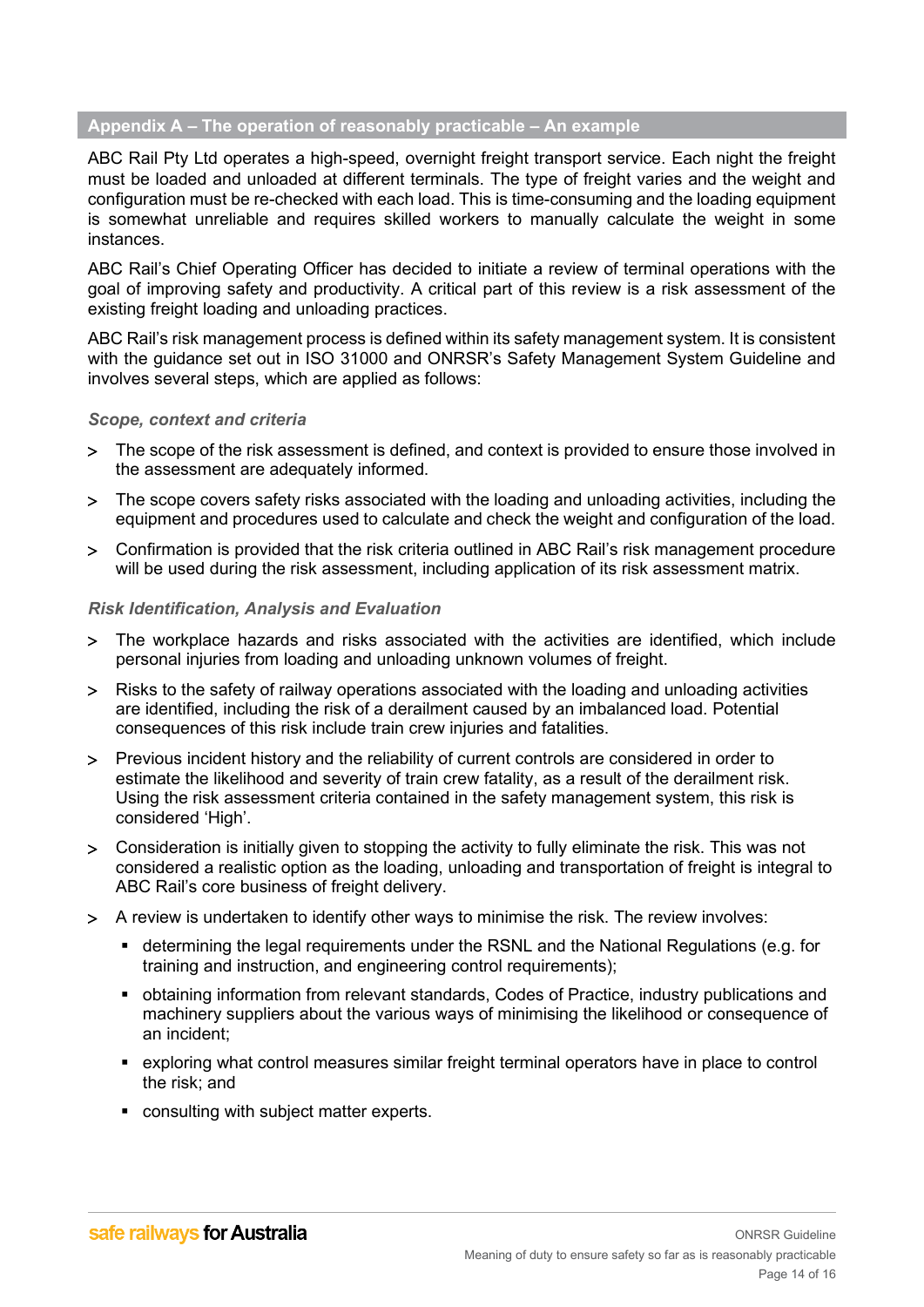- > Two potential treatment options are identified:
	- automating the loading process with newer computer-based technology that does not require manually calculated load weights and limits. This also allows loaders and unloaders to stay a safer distance away from the loading / unloading operation and includes a cut-off to stop the operation if a worker comes too close to moving parts; and
	- retrofitting scales to identify the weight of a load and the combined weight with the rolling stock.
- > The two treatment options are evaluated to determine whether they are available and suitable for use in the circumstances, and the degree to which they will either individually or collectively minimise the risk SFAIRP. This involves:
	- considering the level of risk reduction (safety benefit) provided over the life of the two options; including whether they introduce other hazards or increase other risks.
	- **•** considering the costs of implementing the two options, offset by any savings that they introduce. This includes the cost of purchase, installation, maintenance and operation of the options, together with any efficiency or other business savings they introduce.
- > Having taken into account and weighed up all relevant matters, ABC Rail decides to purchase the new computer-based technology. Although it is more expensive than retrofitting the existing system, it provides significant safety benefits and also increases efficiency. Given the cost of the option compared with the risk reduction anticipated from the new system, the costs are considered unlikely to be grossly disproportionate to the risk.

## *Risk Treatment*

- > ABC Rail establishes the Automated Loading Project, a dedicated project for the procurement and implementation of the computer-based loading and unloading technology. The safety change management procedures contained within the safety management system are applied throughout the lifecycle of the project to help ensure safe outcomes.
- > When scoping the project, ABC Rail recognises that it will be approximately six to nine months before the technology enters into service. A decision is made to introduce a temporary, administrative control in the interim, which includes a requirement for manually calculated weights to be checked by a supervisor.
- > Upon receipt of the new equipment, ABC Rail installs it according to the manufacturer's instructions and provides its workers with relevant training on the safe operation and maintenance.

#### *Monitoring and Review*

- > The effectiveness of the temporary, administrative risk control is reviewed in consultation with workers one month after implementation. This included an audit to confirm that the requirement for supervisors to check manually calculated weights is being adhered to.
- > The effectiveness of the new technology is also reviewed one month after its implementation in consultation with workers. This includes a review of incident data to determine whether there has been a corresponding improvement in reportable load irregularities.
- > Periodic review of the effectiveness of the risk controls is undertaken in accordance with ABC Rail's risk management procedure.